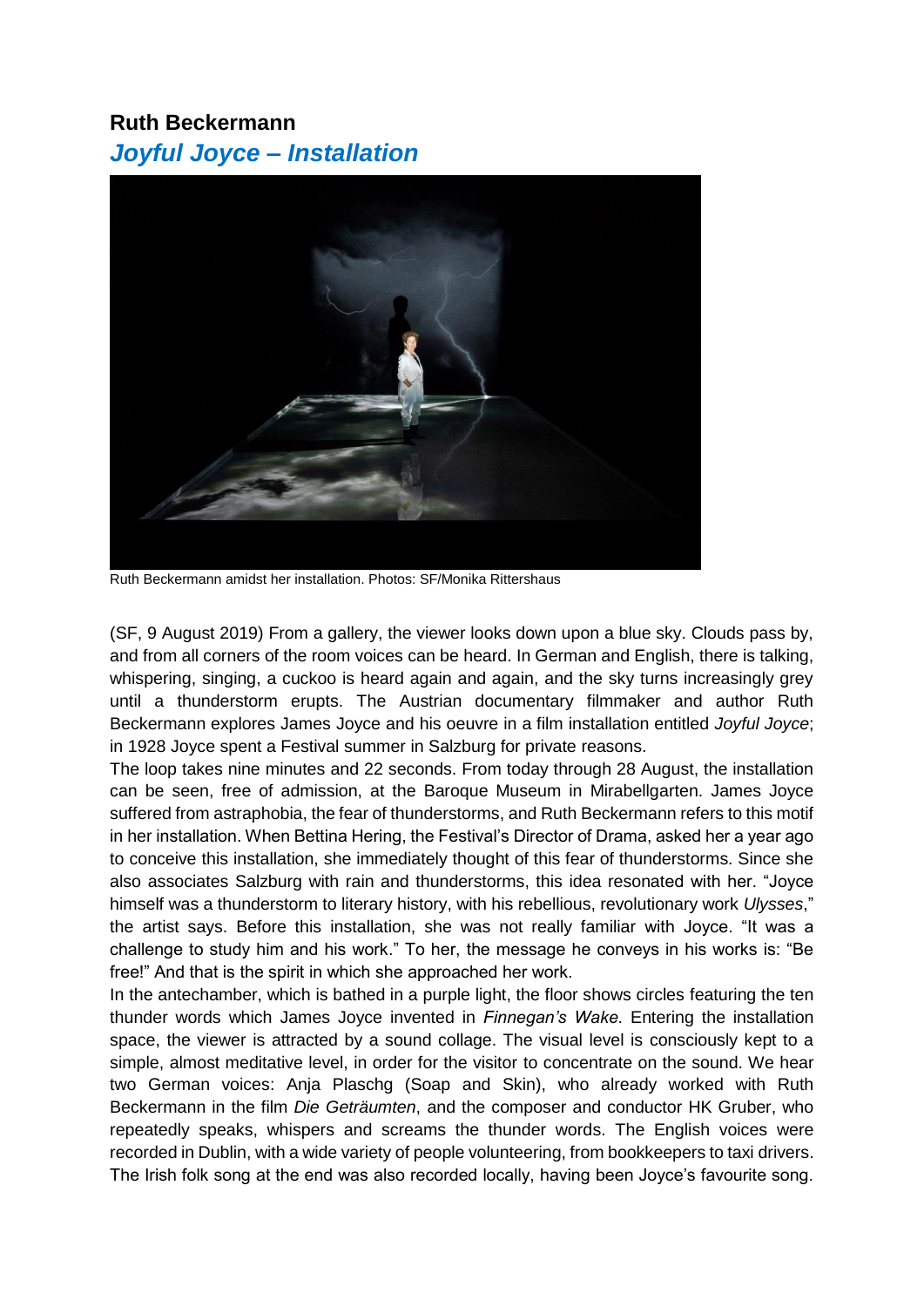There are numerous references to Joyce, including a short excerpt from *Don Giovanni*, his favourite opera.



The installation's anteroom.

**Thu, 8 August – Wed, 28 August**  Barockmuseum im Mirabellgarten FREE ADMISSION

**Opening Hours** Mon - Fri 2 – 10 pm Sat, Sun 10 am – 10 pm

**Anja Plaschg** Composition **HK Gruber, Anja Plaschg** Voices **Klaus Pamminger** Visual Design **Georg Misch** Sound Design **Jörg Burger, Klaus Pamminger, Margot Scherl** Visual Images **Georg Misch** Sound Recordings **Alexander Koller** Mixing **Neel Bellerby, Tim Schmelzer** Projection **Rebecca Hirneise** Production Manager **Walli Jungwirth** Text Design **Danny Cullen, Naomi Cullen, Andy Dune, Donal Donnelly, Lisa Fallon, Des Gunning, Ann Honan, Kate Lyne, Peter O'Shea** Speakers **Otto Lechner** Cuckoo Clock **Miroslav Dimitrov** Neon Lettering **Walter Studener, Marc Wollner** Technical Assistance **Zürcher James Joyce Stiftung, Fritz Senn, Ursula Zeller** Consultants **Florian Kecht** Production Assistance